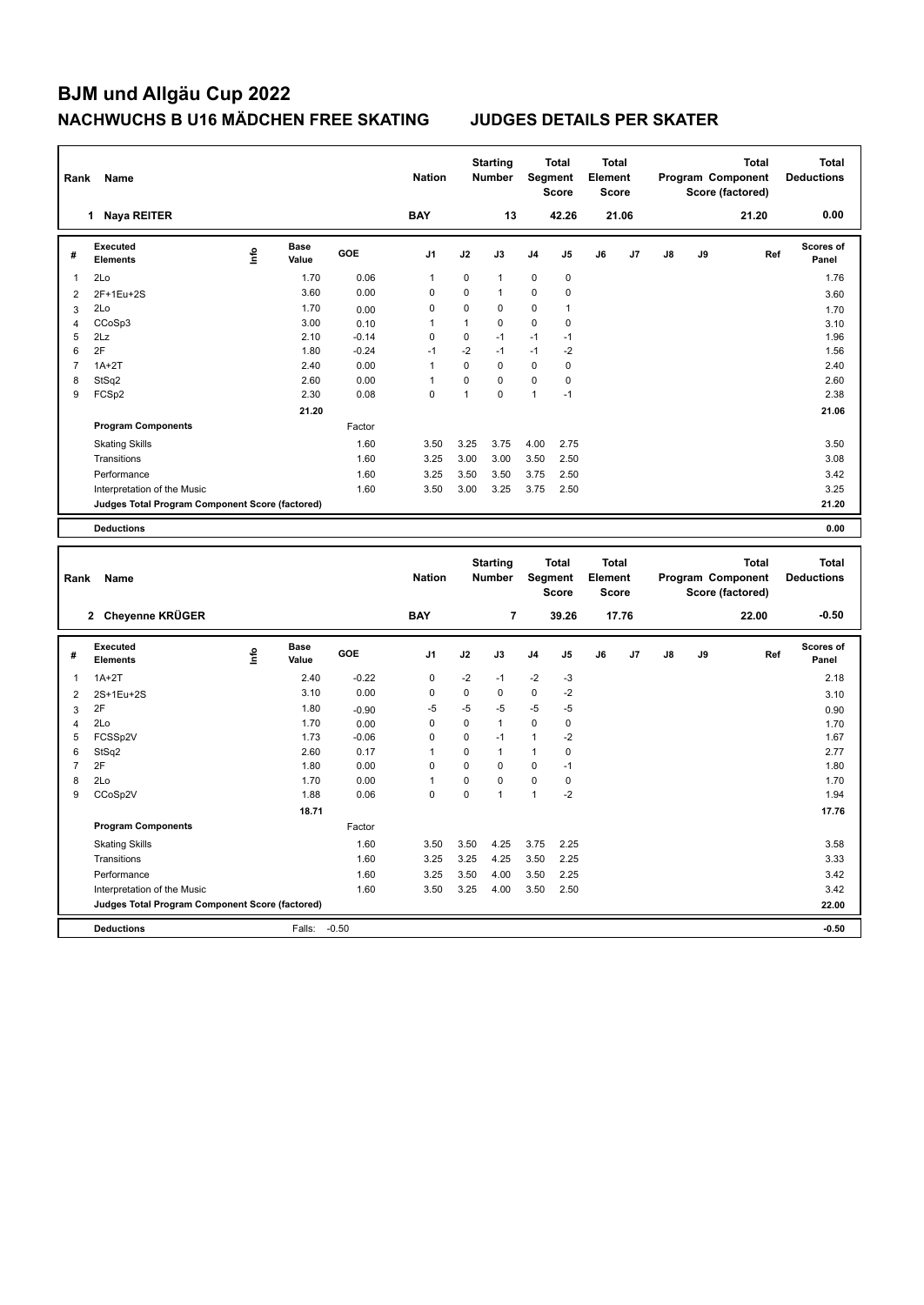| Rank                | Name                                            |      |                      |                 | <b>Nation</b>  |              | <b>Starting</b><br><b>Number</b> |                | <b>Total</b><br>Segment<br><b>Score</b> | <b>Total</b><br>Element<br><b>Score</b> |       |    | Program Component | Score (factored) | <b>Total</b> | <b>Total</b><br><b>Deductions</b> |
|---------------------|-------------------------------------------------|------|----------------------|-----------------|----------------|--------------|----------------------------------|----------------|-----------------------------------------|-----------------------------------------|-------|----|-------------------|------------------|--------------|-----------------------------------|
|                     | 3 Katharina SCHÖNAU                             |      |                      |                 | <b>BAY</b>     |              | 16                               |                | 38.13                                   |                                         | 17.57 |    |                   |                  | 21.06        | $-0.50$                           |
| #                   | Executed<br><b>Elements</b>                     | lnfo | <b>Base</b><br>Value | GOE             | J <sub>1</sub> | J2           | J3                               | J4             | J5                                      | J6                                      | J7    | J8 | J9                |                  | Ref          | Scores of<br>Panel                |
| $\mathbf{1}$        | 2F                                              |      | 1.80                 | $-0.06$         | $\mathbf 0$    | $-1$         | $\mathbf{1}$                     | 0              | $-1$                                    |                                         |       |    |                   |                  |              | 1.74                              |
| $\overline{2}$      | 2S+2T+1Lo                                       |      | 3.10                 | 0.00            | $\mathbf 0$    | $-1$         | $\mathbf 0$                      | 0              | $\pmb{0}$                               |                                         |       |    |                   |                  |              | 3.10                              |
| 3                   | FCSp1                                           |      | 1.90                 | 0.00            | $\mathbf 0$    | $\mathbf 0$  | $-1$                             | 0              | 0                                       |                                         |       |    |                   |                  |              | 1.90                              |
| $\overline{4}$      | StSq1                                           |      | 1.80                 | 0.00            | $\mathbf 0$    | $\mathbf 0$  | $-1$                             | 0              | 0                                       |                                         |       |    |                   |                  |              | 1.80                              |
| 5                   | $2S+2T$                                         |      | 2.60                 | $-0.04$         | $-1$           | $-2$         | $\mathbf 0$                      | $\mathbf 0$    | 0                                       |                                         |       |    |                   |                  |              | 2.56                              |
| 6                   | 2F                                              |      | 1.80                 | 0.12            | $\mathbf 0$    | $\mathbf 0$  | $\mathbf{1}$                     | $\overline{2}$ | $\mathbf{1}$                            |                                         |       |    |                   |                  |              | 1.92                              |
| $\overline{7}$      | 1Lo                                             |      | 0.50                 | $-0.25$         | $-5$           | $-5$         | -5                               | $-5$           | $-5$                                    |                                         |       |    |                   |                  |              | 0.25                              |
| 8                   | 1A                                              |      | 1.10                 | 0.00            | $\mathbf 0$    | $\mathbf 0$  | $\mathbf 0$                      | $\mathbf 0$    | $-1$                                    |                                         |       |    |                   |                  |              | 1.10                              |
| 9                   | CCoSp3                                          |      | 3.00                 | 0.20            | $\mathbf{1}$   | $\mathbf{1}$ | $\mathbf 0$                      | $\mathbf{1}$   | $\mathbf 0$                             |                                         |       |    |                   |                  |              | 3.20                              |
|                     |                                                 |      | 17.60                |                 |                |              |                                  |                |                                         |                                         |       |    |                   |                  |              | 17.57                             |
|                     | <b>Program Components</b>                       |      |                      | Factor          |                |              |                                  |                |                                         |                                         |       |    |                   |                  |              |                                   |
|                     | <b>Skating Skills</b>                           |      |                      | 1.60            | 3.00           | 3.25         | 4.25                             | 4.00           | 3.25                                    |                                         |       |    |                   |                  |              | 3.50                              |
|                     | Transitions                                     |      |                      | 1.60            | 2.75           | 3.00         | 3.50                             | 3.50           | 2.75                                    |                                         |       |    |                   |                  |              | 3.08                              |
|                     | Performance                                     |      |                      | 1.60            | 3.00           | 3.25         | 4.00                             | 3.75           | 2.50                                    |                                         |       |    |                   |                  |              | 3.33                              |
|                     | Interpretation of the Music                     |      |                      | 1.60            | 3.25           | 3.00         | 3.50                             | 3.50           | 3.00                                    |                                         |       |    |                   |                  |              | 3.25                              |
|                     | Judges Total Program Component Score (factored) |      |                      |                 |                |              |                                  |                |                                         |                                         |       |    |                   |                  |              | 21.06                             |
|                     |                                                 |      |                      |                 |                |              |                                  |                |                                         |                                         |       |    |                   |                  |              |                                   |
|                     | <b>Deductions</b>                               |      | Falls:               | $-0.50$         |                |              |                                  |                |                                         |                                         |       |    |                   |                  |              | $-0.50$                           |
|                     |                                                 |      |                      |                 |                |              |                                  |                |                                         |                                         |       |    |                   |                  |              |                                   |
| Rank                | Name                                            |      |                      |                 | <b>Nation</b>  |              | <b>Starting</b><br><b>Number</b> |                | <b>Total</b><br>Segment<br><b>Score</b> | <b>Total</b><br>Element<br><b>Score</b> |       |    | Program Component | Score (factored) | <b>Total</b> | <b>Total</b><br><b>Deductions</b> |
|                     | 4 Shanti SOMMER                                 |      |                      |                 | <b>BAY</b>     |              | 5                                |                | 35.56                                   |                                         | 15.96 |    |                   |                  | 19.60        | 0.00                              |
| #                   | <b>Executed</b><br><b>Elements</b>              | lnfo | <b>Base</b><br>Value | GOE             | J <sub>1</sub> | J2           | J3                               | J <sub>4</sub> | J5                                      | J6                                      | J7    | J8 | J9                |                  | Ref          | Scores of<br>Panel                |
| $\mathbf{1}$        | $1A+2T$                                         |      | 2.40                 | 0.00            | $\mathbf 0$    | $\mathbf 0$  | $\mathbf 0$                      | 1              | $\pmb{0}$                               |                                         |       |    |                   |                  |              | 2.40                              |
|                     |                                                 |      | 2.10                 | $-0.14$         | $\mathbf 0$    | $-1$         | $-1$                             | $\mathbf 0$    | $-1$                                    |                                         |       |    |                   |                  |              |                                   |
| $\overline{2}$<br>3 | 2Lz<br>FCSp1                                    |      | 1.90                 | $-0.44$         | $-3$           | $-2$         | -4                               | $-2$           | $-2$                                    |                                         |       |    |                   |                  |              | 1.96                              |
|                     | 2Lo                                             |      | 1.70                 |                 | $-1$           | $-2$         | $-1$                             | $-1$           | $-1$                                    |                                         |       |    |                   |                  |              | 1.46                              |
| $\overline{4}$<br>5 | 2F                                              |      | 1.80                 | $-0.17$<br>0.06 | $\mathbf{1}$   | $\mathbf 0$  | $\mathbf 0$                      | $\mathbf{1}$   | 0                                       |                                         |       |    |                   |                  |              | 1.53<br>1.86                      |
| 6                   | CCoSp1V                                         |      | 1.50                 | $-0.15$         | $-1$           | $-1$         | $-2$                             | $\mathbf 0$    | $-1$                                    |                                         |       |    |                   |                  |              | 1.35                              |
| $\overline{7}$      | StSqB                                           |      | 1.50                 | $-0.10$         | $\mathbf{1}$   | $-1$         | $-2$                             | $\mathbf 0$    | $-1$                                    |                                         |       |    |                   |                  |              | 1.40                              |
| 8                   | $2S+2T$                                         |      | 2.60                 | $-0.13$         | $-1$           | $-1$         | $\Omega$                         | $-1$           | $-2$                                    |                                         |       |    |                   |                  |              | 2.47                              |
| 9                   | 2Lo                                             |      | 1.70                 | $-0.17$         | $-1$           | $\mathbf 0$  | $-1$                             | $-1$           | $-1$                                    |                                         |       |    |                   |                  |              | 1.53                              |
|                     |                                                 |      | 17.20                |                 |                |              |                                  |                |                                         |                                         |       |    |                   |                  |              | 15.96                             |
|                     | <b>Program Components</b>                       |      |                      | Factor          |                |              |                                  |                |                                         |                                         |       |    |                   |                  |              |                                   |
|                     |                                                 |      |                      | 1.60            | 3.25           | 2.75         | 3.25                             | 3.75           | 2.25                                    |                                         |       |    |                   |                  |              | 3.08                              |
|                     | <b>Skating Skills</b><br>Transitions            |      |                      | 1.60            | 3.00           | 2.75         | 3.25                             | 3.25           | 2.50                                    |                                         |       |    |                   |                  |              | 3.00                              |
|                     | Performance                                     |      |                      | 1.60            | 3.00           | 3.25         | 3.25                             | 3.50           | 2.50                                    |                                         |       |    |                   |                  |              | 3.17                              |
|                     | Interpretation of the Music                     |      |                      | 1.60            | 3.25           | 3.00         | 2.75                             | 3.50           | 2.50                                    |                                         |       |    |                   |                  |              | 3.00                              |
|                     | Judges Total Program Component Score (factored) |      |                      |                 |                |              |                                  |                |                                         |                                         |       |    |                   |                  |              | 19.60                             |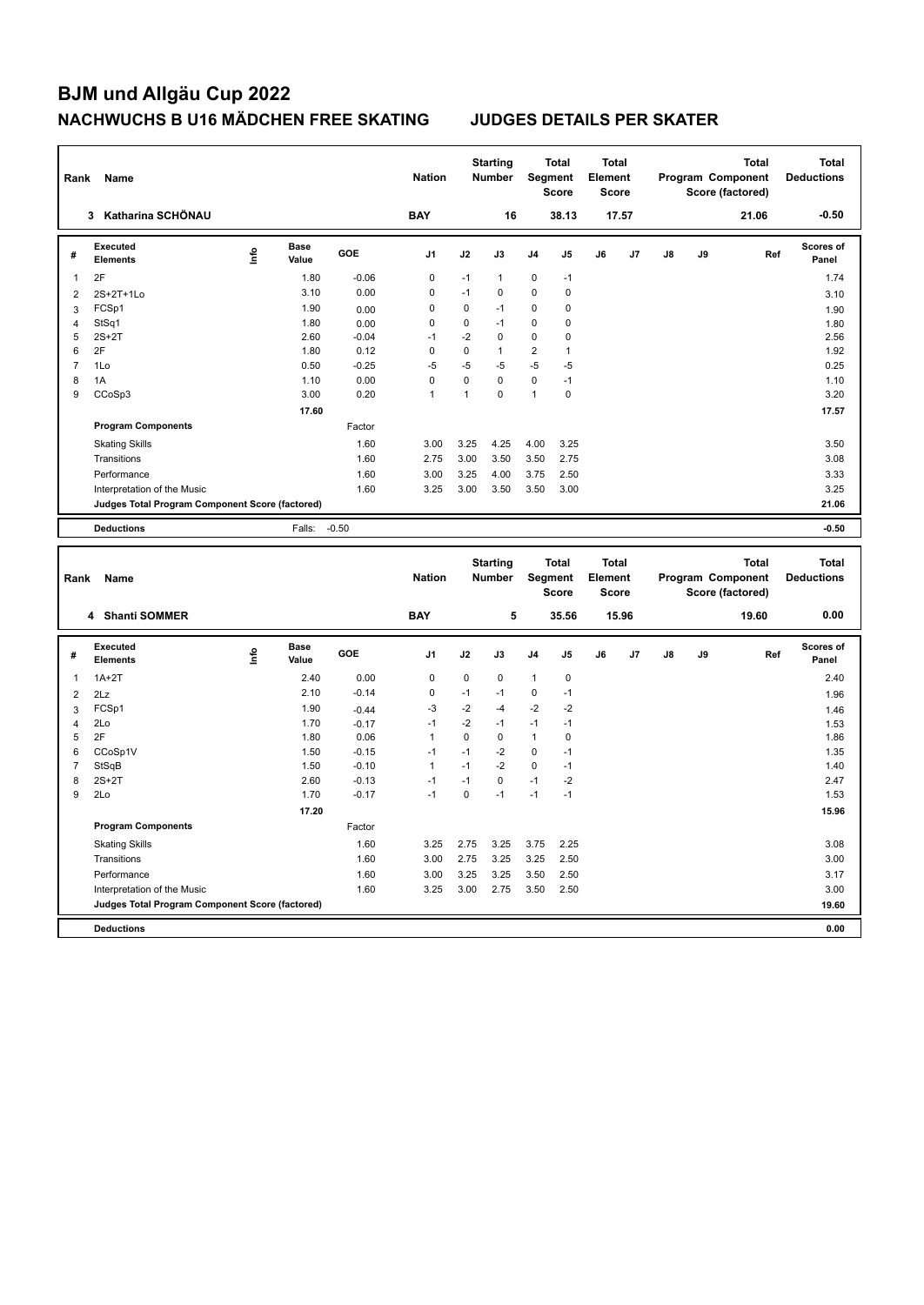| Rank           | Name                                            |                          |                      |            | <b>Nation</b>  |                | <b>Starting</b><br><b>Number</b> | Segment        | <b>Total</b><br><b>Score</b> | <b>Total</b><br>Element<br><b>Score</b> |       |               |    | <b>Total</b><br>Program Component<br>Score (factored) | Total<br><b>Deductions</b> |
|----------------|-------------------------------------------------|--------------------------|----------------------|------------|----------------|----------------|----------------------------------|----------------|------------------------------|-----------------------------------------|-------|---------------|----|-------------------------------------------------------|----------------------------|
|                | <b>Sarah MAREK</b><br>5                         |                          |                      |            | <b>BAY</b>     |                | 10                               |                | 35.26                        |                                         | 16.03 |               |    | 19.73                                                 | $-0.50$                    |
| #              | Executed<br><b>Elements</b>                     | ١nfo                     | <b>Base</b><br>Value | <b>GOE</b> | J <sub>1</sub> | J2             | J3                               | J <sub>4</sub> | J5                           | J6                                      | J7    | $\mathsf{J}8$ | J9 | Ref                                                   | <b>Scores of</b><br>Panel  |
| 1              | 2Lz!+1Eu+2F<                                    | $\overline{\phantom{a}}$ | 4.04                 | $-0.63$    | $-3$           | $-3$           | $-3$                             | $-2$           | $-4$                         |                                         |       |               |    |                                                       | 3.41                       |
| 2              | 2Lo<                                            | $\prec$                  | 1.36                 | $-0.63$    | $-5$           | $-5$           | $-4$                             | $-4$           | $-5$                         |                                         |       |               |    |                                                       | 0.73                       |
| 3              | $2S+2T2$                                        | $\prec$                  | 2.34                 | $-0.26$    | $-2$           | $-3$           | $-2$                             | $-2$           | $-2$                         |                                         |       |               |    |                                                       | 2.08                       |
| $\overline{4}$ | FCSSp2V                                         |                          | 1.73                 | 0.17       | 1              | $\overline{2}$ | 0                                | $\mathbf{1}$   | $\mathbf{1}$                 |                                         |       |               |    |                                                       | 1.90                       |
| 5              | 1A                                              |                          | 1.10                 | 0.00       | 0              | 0              | $\mathbf 0$                      | $\mathbf 0$    | $\mathbf 0$                  |                                         |       |               |    |                                                       | 1.10                       |
| 6              | StSq1                                           |                          | 1.80                 | $-0.30$    | $-1$           | $-1$           | $-2$                             | $-3$           | $-2$                         |                                         |       |               |    |                                                       | 1.50                       |
| 7              | CCoSp3V                                         |                          | 2.25                 | 0.08       | 1              | $\Omega$       | $\mathbf{1}$                     | $\mathbf 0$    | 0                            |                                         |       |               |    |                                                       | 2.33                       |
| 8              | $2Lz$ !<                                        | $\prec$                  | 1.68                 | $-0.50$    | $-3$           | $-3$           | $-3$                             | $-2$           | $-3$                         |                                         |       |               |    |                                                       | 1.18                       |
| 9              | 2F                                              |                          | 1.80                 | 0.00       | 0              | 0              | $\Omega$                         | $\mathbf 0$    | $-1$                         |                                         |       |               |    |                                                       | 1.80                       |
|                |                                                 |                          | 18.10                |            |                |                |                                  |                |                              |                                         |       |               |    |                                                       | 16.03                      |
|                | <b>Program Components</b>                       |                          |                      | Factor     |                |                |                                  |                |                              |                                         |       |               |    |                                                       |                            |
|                | <b>Skating Skills</b>                           |                          |                      | 1.60       | 2.75           | 3.25           | 3.75                             | 3.50           | 2.25                         |                                         |       |               |    |                                                       | 3.17                       |
|                | Transitions                                     |                          |                      | 1.60       | 2.75           | 3.25           | 3.75                             | 3.00           | 2.00                         |                                         |       |               |    |                                                       | 3.00                       |
|                | Performance                                     |                          |                      | 1.60       | 3.00           | 3.00           | 3.50                             | 3.25           | 2.50                         |                                         |       |               |    |                                                       | 3.08                       |
|                | Interpretation of the Music                     |                          |                      | 1.60       | 3.25           | 2.75           | 3.25                             | 3.25           | 2.50                         |                                         |       |               |    |                                                       | 3.08                       |
|                | Judges Total Program Component Score (factored) |                          |                      |            |                |                |                                  |                |                              |                                         |       |               |    |                                                       | 19.73                      |
|                | <b>Deductions</b>                               |                          | Falls:               | $-0.50$    |                |                |                                  |                |                              |                                         |       |               |    |                                                       | $-0.50$                    |

< Under-rotated jump ! Not clear edge

| Rank | <b>Name</b>                                     |          |                      |         | <b>Nation</b>  |      | <b>Starting</b><br><b>Number</b> | Segment        | <b>Total</b><br><b>Score</b> | <b>Total</b><br>Element<br><b>Score</b> |       |    |    | <b>Total</b><br>Program Component<br>Score (factored) | <b>Total</b><br><b>Deductions</b> |
|------|-------------------------------------------------|----------|----------------------|---------|----------------|------|----------------------------------|----------------|------------------------------|-----------------------------------------|-------|----|----|-------------------------------------------------------|-----------------------------------|
|      | <b>Emma SCHILL</b><br>6                         |          |                      |         | <b>BAY</b>     |      | 19                               |                | 33.35                        |                                         | 13.18 |    |    | 20.67                                                 | $-0.50$                           |
| #    | Executed<br><b>Elements</b>                     | Info     | <b>Base</b><br>Value | GOE     | J <sub>1</sub> | J2   | J3                               | J <sub>4</sub> | J <sub>5</sub>               | J6                                      | J7    | J8 | J9 | Ref                                                   | Scores of<br>Panel                |
| 1    | $1T+2T2$                                        | $\hat{}$ | 1.44                 | $-0.21$ | $-2$           | $-2$ | $-2$                             | $-3$           | $-1$                         |                                         |       |    |    |                                                       | 1.23                              |
| 2    | 2F<<                                            | <<       | 0.50                 | $-0.23$ | $-5$           | $-4$ | $-4$                             | $-5$           | -5                           |                                         |       |    |    |                                                       | 0.27                              |
| 3    | 2T                                              |          | 1.30                 | 0.04    | $\mathbf{1}$   | 0    | 1                                | $\mathbf 0$    | 0                            |                                         |       |    |    |                                                       | 1.34                              |
| 4    | CCoSp3                                          |          | 3.00                 | 0.40    |                | 3    | 2                                | $\mathbf{1}$   |                              |                                         |       |    |    |                                                       | 3.40                              |
| 5    | 2S+1Eu+2S                                       |          | 3.10                 | $-0.39$ | $-3$           | -3   | $-3$                             | $-3$           | $-3$                         |                                         |       |    |    |                                                       | 2.71                              |
| 6    | 2F<<                                            | <<       | 0.50                 | $-0.25$ | $-5$           | $-5$ | $-5$                             | $-5$           | $-5$                         |                                         |       |    |    |                                                       | 0.25                              |
|      | FSSp2                                           |          | 2.30                 | $-1.15$ | $-5$           | $-5$ | $-4$                             | $-5$           | $-5$                         |                                         |       |    |    |                                                       | 1.15                              |
| 8    | 1A                                              |          | 1.10                 | $-0.07$ | $-1$           | $-1$ | $\Omega$                         | $\mathbf 0$    | $-1$                         |                                         |       |    |    |                                                       | 1.03                              |
| 9    | StSq1                                           |          | 1.80                 | 0.00    | $\mathbf 0$    | 0    | $\Omega$                         | $\mathbf 0$    | $\mathbf 0$                  |                                         |       |    |    |                                                       | 1.80                              |
|      |                                                 |          | 15.04                |         |                |      |                                  |                |                              |                                         |       |    |    |                                                       | 13.18                             |
|      | <b>Program Components</b>                       |          |                      | Factor  |                |      |                                  |                |                              |                                         |       |    |    |                                                       |                                   |
|      | <b>Skating Skills</b>                           |          |                      | 1.60    | 3.50           | 3.25 | 4.00                             | 3.50           | 3.25                         |                                         |       |    |    |                                                       | 3.42                              |
|      | Transitions                                     |          |                      | 1.60    | 3.25           | 3.25 | 4.00                             | 3.00           | 3.25                         |                                         |       |    |    |                                                       | 3.25                              |
|      | Performance                                     |          |                      | 1.60    | 3.25           | 2.75 | 3.75                             | 2.75           | 3.00                         |                                         |       |    |    |                                                       | 3.00                              |
|      | Interpretation of the Music                     |          |                      | 1.60    | 3.50           | 3.00 | 3.75                             | 3.00           | 3.25                         |                                         |       |    |    |                                                       | 3.25                              |
|      | Judges Total Program Component Score (factored) |          |                      |         |                |      |                                  |                |                              |                                         |       |    |    |                                                       | 20.67                             |
|      | <b>Deductions</b>                               |          | Falls:               | $-0.50$ |                |      |                                  |                |                              |                                         |       |    |    |                                                       | $-0.50$                           |

< Under-rotated jump << Downgraded jump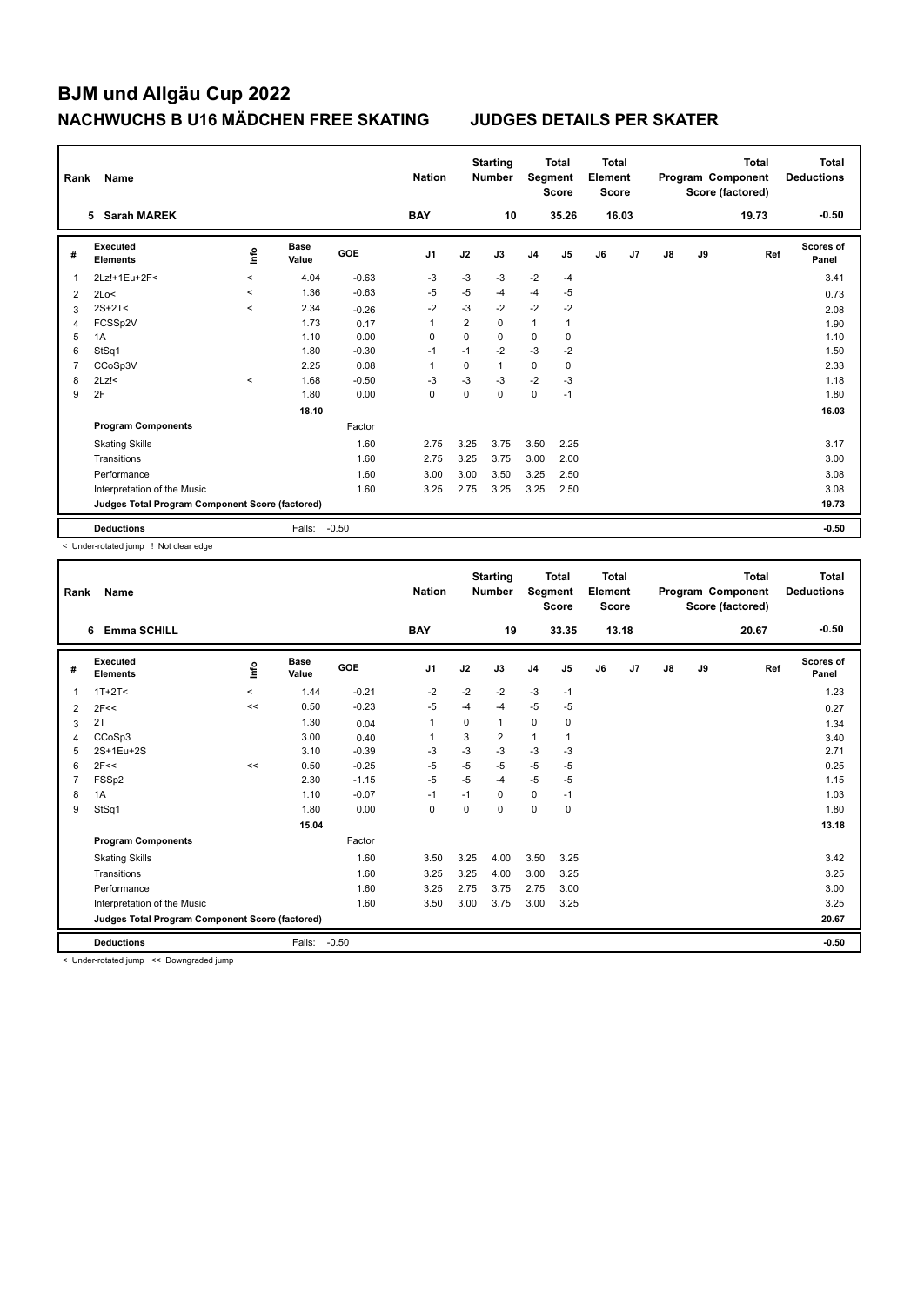| Rank | Name                                            |      |                      |            | <b>Nation</b>  |              | <b>Starting</b><br><b>Number</b> | Segment        | <b>Total</b><br><b>Score</b> | <b>Total</b><br>Element<br><b>Score</b> |       |    |    | <b>Total</b><br>Program Component<br>Score (factored) | Total<br><b>Deductions</b> |
|------|-------------------------------------------------|------|----------------------|------------|----------------|--------------|----------------------------------|----------------|------------------------------|-----------------------------------------|-------|----|----|-------------------------------------------------------|----------------------------|
|      | Daria SHARIATI AHARI<br>7                       |      |                      |            | <b>BAY</b>     |              | 14                               |                | 32.35                        |                                         | 13.11 |    |    | 19.74                                                 | $-0.50$                    |
| #    | Executed<br><b>Elements</b>                     | lnfo | <b>Base</b><br>Value | <b>GOE</b> | J <sub>1</sub> | J2           | J3                               | J <sub>4</sub> | J5                           | J6                                      | J7    | J8 | J9 | Ref                                                   | <b>Scores of</b><br>Panel  |
| 1    | 2S                                              |      | 1.30                 | $-0.26$    | $-2$           | $-2$         | $-2$                             | $-2$           | $-2$                         |                                         |       |    |    |                                                       | 1.04                       |
| 2    | 1A+1Eu+2S                                       |      | 2.90                 | $-0.65$    | $-5$           | $-5$         | $-4$                             | $-5$           | $-5$                         |                                         |       |    |    |                                                       | 2.25                       |
| 3    | 1A                                              |      | 1.10                 | 0.07       | 0              | $\mathbf{1}$ | $\mathbf{1}$                     | 0              | $\mathbf{1}$                 |                                         |       |    |    |                                                       | 1.17                       |
| 4    | CCoSpBV                                         |      | 1.28                 | $-0.09$    | 0              | $-1$         | $-1$                             | 0              | $-1$                         |                                         |       |    |    |                                                       | 1.19                       |
| 5    | 2Lo                                             |      | 1.70                 | $-0.17$    | $-1$           | 0            | $-1$                             | $-1$           | $-2$                         |                                         |       |    |    |                                                       | 1.53                       |
| 6    | $1$ Lze $+1$ T                                  | e    | 0.88                 | $-0.10$    | $-2$           | $-2$         | $-2$                             | $-2$           | $-2$                         |                                         |       |    |    |                                                       | 0.78                       |
| 7    | 2Lo                                             |      | 1.70                 | 0.00       | 0              | $\Omega$     | $\Omega$                         | 0              | 0                            |                                         |       |    |    |                                                       | 1.70                       |
| 8    | FCSp1                                           |      | 1.90                 | $-0.25$    | $-2$           | $-1$         | $-1$                             | 0              | $-2$                         |                                         |       |    |    |                                                       | 1.65                       |
| 9    | StSq1                                           |      | 1.80                 | 0.00       | $-1$           | $\Omega$     | $\Omega$                         | 0              | 0                            |                                         |       |    |    |                                                       | 1.80                       |
|      |                                                 |      | 14.56                |            |                |              |                                  |                |                              |                                         |       |    |    |                                                       | 13.11                      |
|      | <b>Program Components</b>                       |      |                      | Factor     |                |              |                                  |                |                              |                                         |       |    |    |                                                       |                            |
|      | <b>Skating Skills</b>                           |      |                      | 1.60       | 3.00           | 3.25         | 4.00                             | 3.50           | 2.75                         |                                         |       |    |    |                                                       | 3.25                       |
|      | Transitions                                     |      |                      | 1.60       | 2.75           | 3.00         | 3.75                             | 3.00           | 2.00                         |                                         |       |    |    |                                                       | 2.92                       |
|      | Performance                                     |      |                      | 1.60       | 3.25           | 3.00         | 3.50                             | 3.25           | 2.50                         |                                         |       |    |    |                                                       | 3.17                       |
|      | Interpretation of the Music                     |      |                      | 1.60       | 3.25           | 2.75         | 3.25                             | 3.00           | 2.75                         |                                         |       |    |    |                                                       | 3.00                       |
|      | Judges Total Program Component Score (factored) |      |                      |            |                |              |                                  |                |                              |                                         |       |    |    |                                                       | 19.74                      |
|      | <b>Deductions</b>                               |      | Falls:               | $-0.50$    |                |              |                                  |                |                              |                                         |       |    |    |                                                       | $-0.50$                    |

e Wrong edge

| Rank | Name                                            |      |                      |         | <b>Nation</b>  |                         | <b>Starting</b><br><b>Number</b> | Segment        | <b>Total</b><br><b>Score</b> | <b>Total</b><br>Element<br>Score |       |    |    | <b>Total</b><br>Program Component<br>Score (factored) | <b>Total</b><br><b>Deductions</b> |
|------|-------------------------------------------------|------|----------------------|---------|----------------|-------------------------|----------------------------------|----------------|------------------------------|----------------------------------|-------|----|----|-------------------------------------------------------|-----------------------------------|
|      | <b>Marja MORSCAKOVA</b><br>8                    |      |                      |         | <b>BAY</b>     |                         | 3                                |                | 32.10                        |                                  | 14.50 |    |    | 19.60                                                 | $-2.00$                           |
| #    | Executed<br><b>Elements</b>                     | lnfo | <b>Base</b><br>Value | GOE     | J <sub>1</sub> | J2                      | J3                               | J <sub>4</sub> | J5                           | J6                               | J7    | J8 | J9 | Ref                                                   | <b>Scores of</b><br>Panel         |
| 1    | 2Lz                                             |      | 2.10                 | $-1.05$ | -5             | $-5$                    | $-5$                             | $-5$           | $-5$                         |                                  |       |    |    |                                                       | 1.05                              |
| 2    | $2S+2T$                                         |      | 2.60                 | $-0.30$ | $-2$           | $-2$                    | $-3$                             | $-2$           | $-4$                         |                                  |       |    |    |                                                       | 2.30                              |
| 3    | 2Lo                                             |      | 1.70                 | 0.00    | 0              | $\mathbf 0$             | 0                                | $\mathbf 0$    | $-1$                         |                                  |       |    |    |                                                       | 1.70                              |
| 4    | CCoSp2V                                         |      | 1.88                 | 0.19    | $\overline{2}$ |                         | 1                                | $\mathbf{1}$   | $-1$                         |                                  |       |    |    |                                                       | 2.07                              |
| 5    | 2F                                              |      | 1.80                 | $-0.90$ | $-5$           | $-5$                    | $-5$                             | $-5$           | -5                           |                                  |       |    |    |                                                       | 0.90                              |
| 6    | 2T                                              |      | 1.30                 | $-0.48$ | $-4$           | $-3$                    | $-3$                             | $-4$           | $-4$                         |                                  |       |    |    |                                                       | 0.82                              |
|      | 1A+1Eu+1S                                       |      | 2.00                 | $-0.11$ | 0              | $-2$                    | $-1$                             | $\mathbf 0$    | -3                           |                                  |       |    |    |                                                       | 1.89                              |
| 8    | StSq1                                           |      | 1.80                 | $-0.06$ | $\mathbf 0$    | $\Omega$                | $-1$                             | $\Omega$       | $-3$                         |                                  |       |    |    |                                                       | 1.74                              |
| 9    | FCSp1                                           |      | 1.90                 | 0.13    | $\mathbf{1}$   | $\overline{\mathbf{1}}$ | 0                                | $\overline{1}$ | $-1$                         |                                  |       |    |    |                                                       | 2.03                              |
|      |                                                 |      | 17.08                |         |                |                         |                                  |                |                              |                                  |       |    |    |                                                       | 14.50                             |
|      | <b>Program Components</b>                       |      |                      | Factor  |                |                         |                                  |                |                              |                                  |       |    |    |                                                       |                                   |
|      | <b>Skating Skills</b>                           |      |                      | 1.60    | 3.25           | 3.50                    | 3.75                             | 3.50           | 2.00                         |                                  |       |    |    |                                                       | 3.42                              |
|      | Transitions                                     |      |                      | 1.60    | 3.00           | 3.25                    | 3.25                             | 3.00           | 1.50                         |                                  |       |    |    |                                                       | 3.08                              |
|      | Performance                                     |      |                      | 1.60    | 3.25           | 2.75                    | 3.00                             | 2.75           | 1.25                         |                                  |       |    |    |                                                       | 2.83                              |
|      | Interpretation of the Music                     |      |                      | 1.60    | 3.50           | 2.75                    | 2.75                             | 3.25           | 1.75                         |                                  |       |    |    |                                                       | 2.92                              |
|      | Judges Total Program Component Score (factored) |      |                      |         |                |                         |                                  |                |                              |                                  |       |    |    |                                                       | 19.60                             |
|      | <b>Deductions</b>                               |      | Time violation:      | $-1.00$ |                |                         |                                  | Falls:         | $-1.00$                      |                                  |       |    |    |                                                       | $-2.00$                           |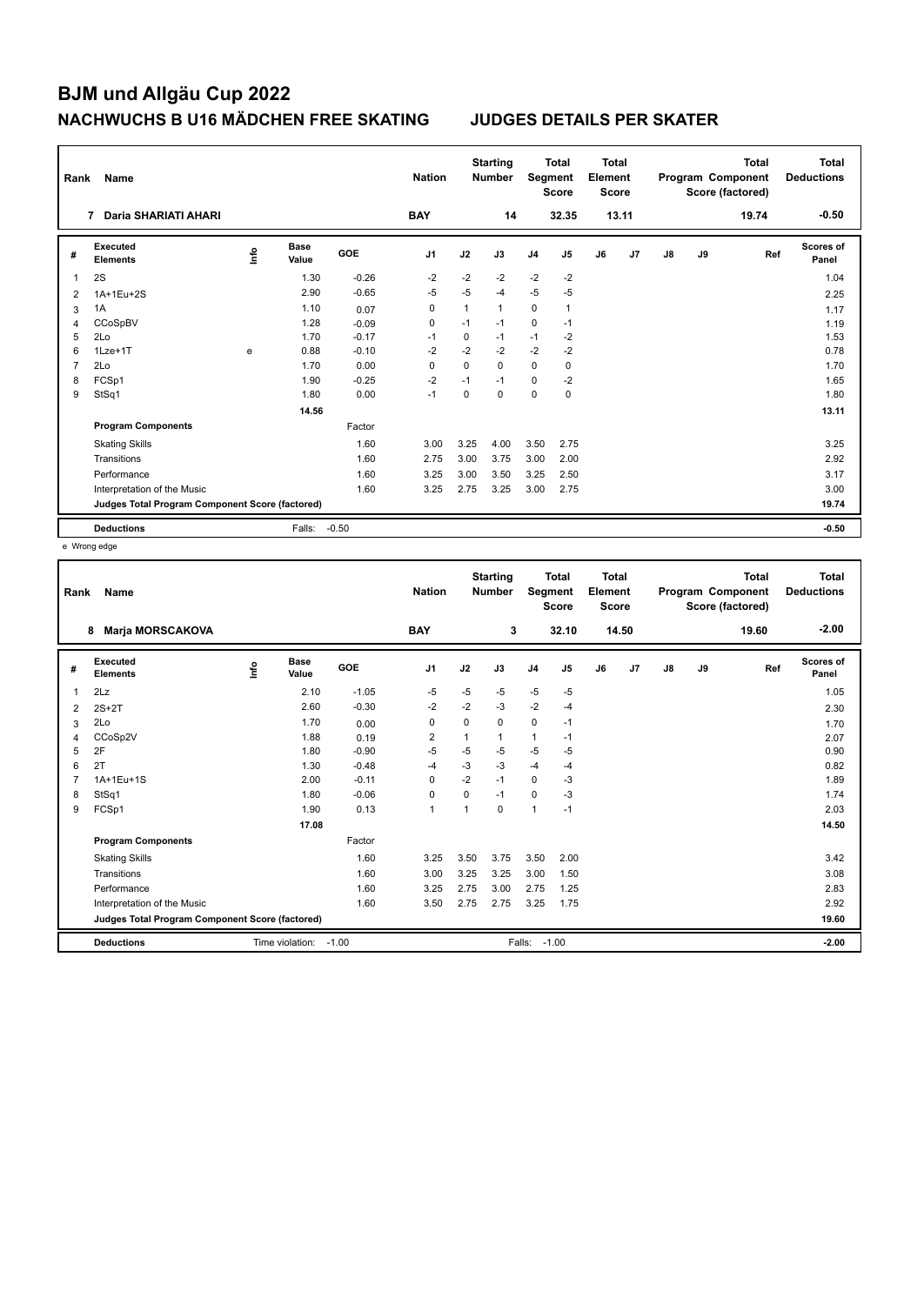| Rank                | Name                                            |      |                      |                    | <b>Nation</b> |                | <b>Starting</b><br>Number        | Segment      | <b>Total</b><br><b>Score</b> | <b>Total</b><br>Element<br>Score        |       |               |    | Program Component<br>Score (factored) | <b>Total</b> | <b>Total</b><br><b>Deductions</b> |
|---------------------|-------------------------------------------------|------|----------------------|--------------------|---------------|----------------|----------------------------------|--------------|------------------------------|-----------------------------------------|-------|---------------|----|---------------------------------------|--------------|-----------------------------------|
|                     | 9 Emily WALTER                                  |      |                      |                    | <b>BAY</b>    |                | $\overline{2}$                   |              | 31.94                        |                                         | 13.24 |               |    |                                       | 19.20        | $-0.50$                           |
| #                   | Executed<br><b>Elements</b>                     | lnfo | <b>Base</b><br>Value | GOE                | J1            | J2             | J3                               | J4           | J <sub>5</sub>               | J6                                      | J7    | $\mathsf{J}8$ | J9 |                                       | Ref          | Scores of<br>Panel                |
| $\overline{1}$      | $2T+1T$                                         |      | 1.70                 | $-0.26$            | $-2$          | $-2$           | -2                               | $-2$         | $-2$                         |                                         |       |               |    |                                       |              | 1.44                              |
| $\overline{2}$      | 2F                                              |      | 1.80                 | 0.00               | $\pmb{0}$     | $\mathbf{1}$   | $\pmb{0}$                        | $\pmb{0}$    | $-1$                         |                                         |       |               |    |                                       |              | 1.80                              |
| 3                   | FCSp                                            |      | 0.00                 | 0.00               |               | ÷,             |                                  | $\sim$       | L,                           |                                         |       |               |    |                                       |              | 0.00                              |
| $\overline{4}$      | 2F                                              |      | 1.80                 | $-0.06$            | $\mathbf 0$   | 0              | $-1$                             | $\mathbf 0$  | $-1$                         |                                         |       |               |    |                                       |              | 1.74                              |
| 5                   | 1A+1Eu+2S                                       |      | 2.90                 | $-0.26$            | $-2$          | $-2$           | $-2$                             | $-2$         | $-2$                         |                                         |       |               |    |                                       |              | 2.64                              |
| 6                   | StSqB                                           |      | 1.50                 | $-0.10$            | $\mathbf 0$   | 0              | $-2$                             | $\pmb{0}$    | $-2$                         |                                         |       |               |    |                                       |              | 1.40                              |
| $\overline{7}$      | 2Lo                                             |      | 1.70                 | $-0.06$            | $\mathbf 0$   | $-1$           | $\mathbf 0$                      | 0            | $-1$                         |                                         |       |               |    |                                       |              | 1.64                              |
| 8                   | 2Lo                                             |      | 1.70                 | $-0.85$            | $-5$          | $-5$           | -5                               | $-5$         | $-5$                         |                                         |       |               |    |                                       |              | 0.85                              |
| 9                   | CCoSp1                                          |      | 2.00                 | $-0.27$            | $-1$          | $-1$           | $-2$                             | $-1$         | $-3$                         |                                         |       |               |    |                                       |              | 1.73                              |
|                     |                                                 |      | 15.10                |                    |               |                |                                  |              |                              |                                         |       |               |    |                                       |              | 13.24                             |
|                     | <b>Program Components</b>                       |      |                      | Factor             |               |                |                                  |              |                              |                                         |       |               |    |                                       |              |                                   |
|                     | <b>Skating Skills</b>                           |      |                      | 1.60               | 3.00          | 3.25           | 3.50                             | 3.50         | 2.00                         |                                         |       |               |    |                                       |              | 3.25                              |
|                     | Transitions                                     |      |                      | 1.60               | 2.50          | 3.25           | 3.00                             | 3.00         | 2.25                         |                                         |       |               |    |                                       |              | 2.83                              |
|                     | Performance                                     |      |                      | 1.60               | 3.00          | 3.00           | 3.00                             | 3.25         | 2.00                         |                                         |       |               |    |                                       |              | 3.00                              |
|                     | Interpretation of the Music                     |      |                      | 1.60               | 3.00          | 3.00           | 2.75                             | 3.25         | 2.25                         |                                         |       |               |    |                                       |              | 2.92                              |
|                     | Judges Total Program Component Score (factored) |      |                      |                    |               |                |                                  |              |                              |                                         |       |               |    |                                       |              | 19.20                             |
|                     |                                                 |      |                      |                    |               |                |                                  |              |                              |                                         |       |               |    |                                       |              |                                   |
|                     | <b>Deductions</b>                               |      | Falls:               | $-0.50$            |               |                |                                  |              |                              |                                         |       |               |    |                                       |              | $-0.50$                           |
|                     |                                                 |      |                      |                    |               |                |                                  |              |                              |                                         |       |               |    |                                       |              |                                   |
| Rank                | Name                                            |      |                      |                    | <b>Nation</b> |                | <b>Starting</b><br><b>Number</b> | Segment      | <b>Total</b><br><b>Score</b> | <b>Total</b><br>Element<br><b>Score</b> |       |               |    | Program Component<br>Score (factored) | <b>Total</b> | <b>Total</b><br><b>Deductions</b> |
|                     | 10 Helena ZERRLE                                |      |                      |                    | <b>BAY</b>    |                | 9                                |              | 31.41                        |                                         | 12.57 |               |    |                                       | 19.34        | $-0.50$                           |
| #                   | Executed<br><b>Elements</b>                     | ١nf٥ | <b>Base</b><br>Value | GOE                | J1            | J2             | J3                               | J4           | J5                           | J6                                      | J7    | $\mathsf{J}8$ | J9 |                                       | Ref          | <b>Scores of</b><br>Panel         |
| $\mathbf{1}$        | 2S                                              |      | 1.30                 | 0.00               | $\mathbf 0$   | 0              | $\mathbf 0$                      | $\mathbf 0$  | $\mathbf 0$                  |                                         |       |               |    |                                       |              | 1.30                              |
| $\overline{2}$      | 2F                                              |      | 1.80                 | $-0.24$            | $-2$          | $-2$           | $-1$                             | $-1$         | $-1$                         |                                         |       |               |    |                                       |              | 1.56                              |
|                     | 1A                                              |      | 1.10                 |                    | $-1$          | $-1$           | $\Omega$                         | $\mathbf 0$  | $-1$                         |                                         |       |               |    |                                       |              |                                   |
| 3<br>$\overline{4}$ | StSqB                                           |      | 1.50                 | $-0.07$            | $\mathbf 0$   | $-1$           | $-1$                             | $\mathbf 0$  | $-1$                         |                                         |       |               |    |                                       |              | 1.03                              |
| 5                   | 2S+1A+SEQ                                       |      | 1.92                 | $-0.10$<br>$-0.61$ | $-5$          | $-5$           | -3                               | $-5$         | $-4$                         |                                         |       |               |    |                                       |              | 1.40<br>1.31                      |
| 6                   | FCSp                                            |      | 0.00                 | 0.00               |               | ÷,             | ÷.                               | ÷.           | ä,                           |                                         |       |               |    |                                       |              | 0.00                              |
| 7                   | 2T+1Lo+1Lo                                      |      | 2.30                 | 0.00               | 0             | $\overline{0}$ | $-1$                             | 0            | $\pmb{0}$                    |                                         |       |               |    |                                       |              | 2.30                              |
| 8                   | 2T                                              |      | 1.30                 | $-0.13$            | $\mathbf 0$   | $-1$           | $-1$                             | $-1$         | $-1$                         |                                         |       |               |    |                                       |              | 1.17                              |
| 9                   | CCoSp2                                          |      | 2.50                 | 0.00               | $\mathbf 0$   | $\mathbf{1}$   | $\mathbf 0$                      | 0            | $\mathbf 0$                  |                                         |       |               |    |                                       |              | 2.50                              |
|                     |                                                 |      | 13.72                |                    |               |                |                                  |              |                              |                                         |       |               |    |                                       |              | 12.57                             |
|                     | <b>Program Components</b>                       |      |                      | Factor             |               |                |                                  |              |                              |                                         |       |               |    |                                       |              |                                   |
|                     | <b>Skating Skills</b>                           |      |                      | 1.60               | 3.00          | 3.25           | 3.75                             | 3.25         | 2.50                         |                                         |       |               |    |                                       |              | 3.17                              |
|                     | Transitions                                     |      |                      | 1.60               | 3.00          | 3.00           | 3.50                             | 3.00         | 2.75                         |                                         |       |               |    |                                       |              | 3.00                              |
|                     | Performance                                     |      |                      |                    |               |                |                                  |              |                              |                                         |       |               |    |                                       |              |                                   |
|                     | Interpretation of the Music                     |      |                      | 1.60<br>1.60       | 2.75<br>3.00  | 3.00           | 3.25<br>3.00                     | 3.25<br>3.25 | 2.50<br>2.25                 |                                         |       |               |    |                                       |              | 3.00<br>2.92                      |
|                     | Judges Total Program Component Score (factored) |      |                      |                    |               | 2.75           |                                  |              |                              |                                         |       |               |    |                                       |              | 19.34                             |
|                     | <b>Deductions</b>                               |      | Falls:               | $-0.50$            |               |                |                                  |              |                              |                                         |       |               |    |                                       |              | $-0.50$                           |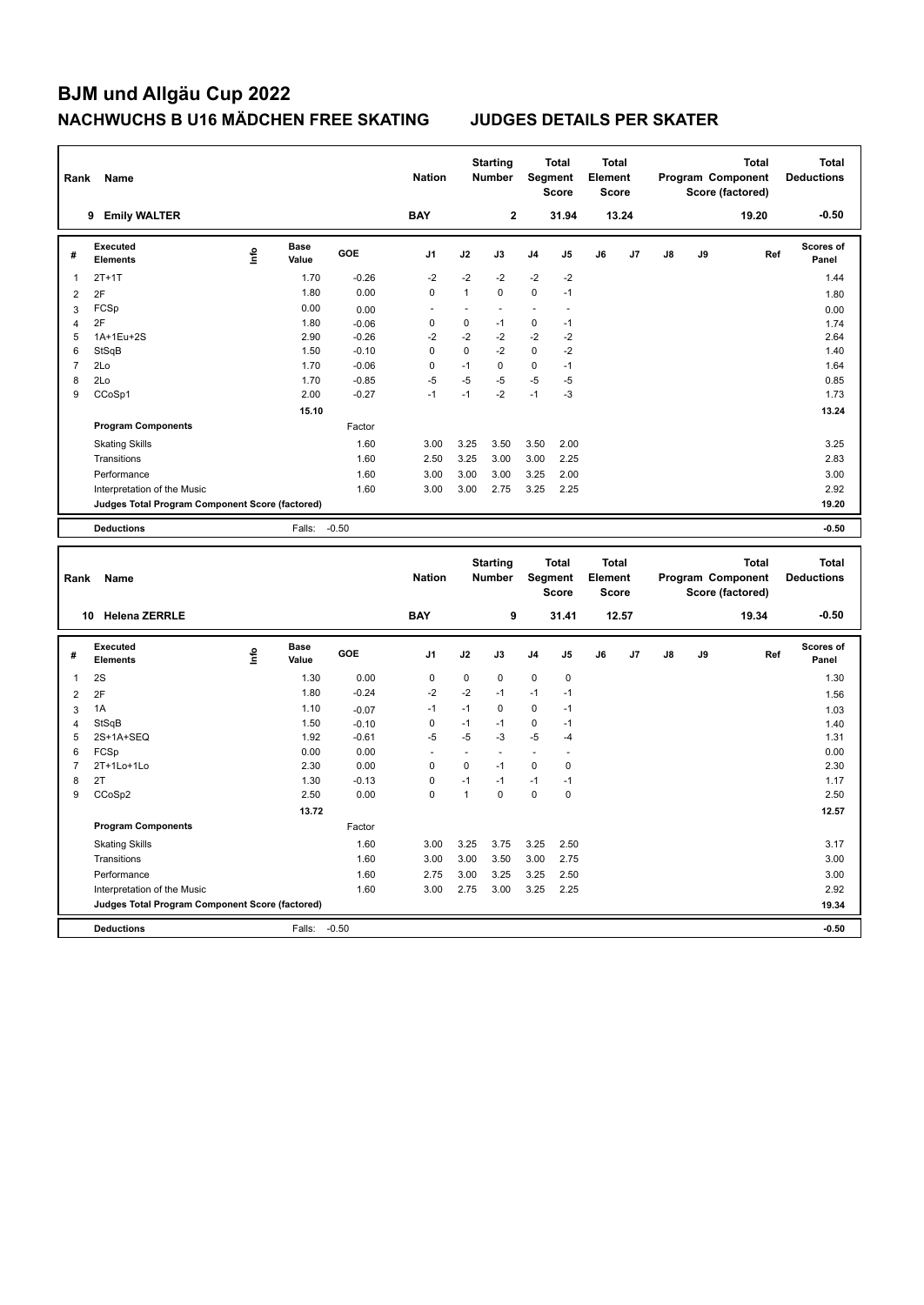| Rank           | Name                                            |      |                      |         | <b>Nation</b>  |              | <b>Starting</b><br><b>Number</b> | Segment        | <b>Total</b><br><b>Score</b> | <b>Total</b><br>Element<br><b>Score</b> |       |    |    | <b>Total</b><br>Program Component<br>Score (factored) | Total<br><b>Deductions</b> |
|----------------|-------------------------------------------------|------|----------------------|---------|----------------|--------------|----------------------------------|----------------|------------------------------|-----------------------------------------|-------|----|----|-------------------------------------------------------|----------------------------|
|                | Lara FRÜH<br>11                                 |      |                      |         | <b>BAY</b>     |              | 6                                |                | 30.74                        |                                         | 11.67 |    |    | 19.07                                                 | 0.00                       |
| #              | <b>Executed</b><br><b>Elements</b>              | ١nf٥ | <b>Base</b><br>Value | GOE     | J <sub>1</sub> | J2           | J3                               | J <sub>4</sub> | J5                           | J6                                      | J7    | J8 | J9 | Ref                                                   | Scores of<br>Panel         |
| 1              | 1A+1Lo+1T                                       |      | 2.00                 | 0.00    | 0              | $\mathbf 0$  | 0                                | $\mathbf{1}$   | $\mathbf 0$                  |                                         |       |    |    |                                                       | 2.00                       |
| 2              | 2S                                              |      | 1.30                 | 0.00    | 0              | $\mathbf 0$  | $\mathbf 0$                      | 0              | $-1$                         |                                         |       |    |    |                                                       | 1.30                       |
| 3              | 1Lz                                             |      | 0.60                 | 0.00    | 0              | 0            | $\mathbf{1}$                     | 0              | 0                            |                                         |       |    |    |                                                       | 0.60                       |
| $\overline{4}$ | 1A                                              |      | 1.10                 | 0.00    | 0              | $-1$         | 0                                | 0              | 0                            |                                         |       |    |    |                                                       | 1.10                       |
| 5              | StSqB                                           |      | 1.50                 | $-0.10$ | $-1$           | $-1$         | $-2$                             | 0              | 0                            |                                         |       |    |    |                                                       | 1.40                       |
| 6              | FSSp3V                                          |      | 1.95                 | 0.00    | $\Omega$       | $\mathbf{1}$ | $\Omega$                         | 0              | 0                            |                                         |       |    |    |                                                       | 1.95                       |
| 7              | $2S+1T$                                         |      | 1.70                 | 0.00    | $\Omega$       | $\Omega$     | $\Omega$                         | $\mathbf 0$    | $-1$                         |                                         |       |    |    |                                                       | 1.70                       |
| 8              | 2Lo<<                                           | <<   | 0.50                 | $-0.20$ | $-4$           | $-4$         | -4                               | $-5$           | $-3$                         |                                         |       |    |    |                                                       | 0.30                       |
| 9              | CCoSp2V                                         |      | 1.88                 | $-0.56$ | $-3$           | $-2$         | -3                               | $-3$           | -3                           |                                         |       |    |    |                                                       | 1.32                       |
|                |                                                 |      | 12.53                |         |                |              |                                  |                |                              |                                         |       |    |    |                                                       | 11.67                      |
|                | <b>Program Components</b>                       |      |                      | Factor  |                |              |                                  |                |                              |                                         |       |    |    |                                                       |                            |
|                | <b>Skating Skills</b>                           |      |                      | 1.60    | 2.75           | 3.25         | 3.50                             | 3.50           | 2.25                         |                                         |       |    |    |                                                       | 3.17                       |
|                | Transitions                                     |      |                      | 1.60    | 3.00           | 2.75         | 3.25                             | 3.00           | 2.75                         |                                         |       |    |    |                                                       | 2.92                       |
|                | Performance                                     |      |                      | 1.60    | 2.75           | 3.00         | 3.25                             | 3.25           | 2.25                         |                                         |       |    |    |                                                       | 3.00                       |
|                | Interpretation of the Music                     |      |                      | 1.60    | 2.75           | 2.75         | 3.00                             | 3.00           | 2.50                         |                                         |       |    |    |                                                       | 2.83                       |
|                | Judges Total Program Component Score (factored) |      |                      |         |                |              |                                  |                |                              |                                         |       |    |    |                                                       | 19.07                      |
|                | <b>Deductions</b>                               |      |                      |         |                |              |                                  |                |                              |                                         |       |    |    |                                                       | 0.00                       |

<< Downgraded jump

| Rank | Name                                            |         |                      |            | <b>Nation</b>  |          | <b>Starting</b><br><b>Number</b> | Segment        | <b>Total</b><br><b>Score</b> | <b>Total</b><br>Element<br><b>Score</b> |                |    |    | <b>Total</b><br>Program Component<br>Score (factored) | <b>Total</b><br><b>Deductions</b> |
|------|-------------------------------------------------|---------|----------------------|------------|----------------|----------|----------------------------------|----------------|------------------------------|-----------------------------------------|----------------|----|----|-------------------------------------------------------|-----------------------------------|
|      | <b>Simone SCHWARZ</b><br>12                     |         |                      |            | <b>BAY</b>     |          | 20                               |                | 30.61                        |                                         | 15.04          |    |    | 17.07                                                 | $-1.50$                           |
| #    | Executed<br><b>Elements</b>                     | lnfo    | <b>Base</b><br>Value | <b>GOE</b> | J <sub>1</sub> | J2       | J3                               | J <sub>4</sub> | J <sub>5</sub>               | J6                                      | J <sub>7</sub> | J8 | J9 | Ref                                                   | Scores of<br>Panel                |
| 1    | 2T                                              |         | 1.30                 | 0.13       | 0              | 1        | $\overline{2}$                   | $\mathbf{1}$   | $\mathbf{1}$                 |                                         |                |    |    |                                                       | 1.43                              |
| 2    | 1A+1Eu+2S                                       |         | 2.90                 | 0.00       | 0              | $\Omega$ | $\Omega$                         | 0              | 0                            |                                         |                |    |    |                                                       | 2.90                              |
| 3    | FSSp2                                           |         | 2.30                 | 0.00       | 0              | 0        | $-1$                             | 0              | 0                            |                                         |                |    |    |                                                       | 2.30                              |
| 4    | 2Lo                                             |         | 1.70                 | $-0.34$    | $-2$           | $-3$     | $-1$                             | $-2$           | $-2$                         |                                         |                |    |    |                                                       | 1.36                              |
| 5    | StSq1                                           |         | 1.80                 | $-0.24$    | $-1$           | $-2$     | $-2$                             | $-1$           | $-1$                         |                                         |                |    |    |                                                       | 1.56                              |
| 6    | 2Lo                                             |         | 1.70                 | $-0.85$    | $-5$           | $-5$     | $-5$                             | $-5$           | -5                           |                                         |                |    |    |                                                       | 0.85                              |
|      | $1A+2T$                                         |         | 2.40                 | $-0.09$    | $-1$           | $-1$     | $\Omega$                         | 0              | $-1$                         |                                         |                |    |    |                                                       | 2.31                              |
| 8    | CCoSp2                                          |         | 2.50                 | $-0.17$    | $-1$           | 0        | 0                                | $-1$           | $-1$                         |                                         |                |    |    |                                                       | 2.33                              |
| 9    | $2S^*$                                          | $\star$ | 0.00                 | 0.00       |                |          |                                  |                |                              |                                         |                |    |    |                                                       | 0.00                              |
|      |                                                 |         | 16.60                |            |                |          |                                  |                |                              |                                         |                |    |    |                                                       | 15.04                             |
|      | <b>Program Components</b>                       |         |                      | Factor     |                |          |                                  |                |                              |                                         |                |    |    |                                                       |                                   |
|      | <b>Skating Skills</b>                           |         |                      | 1.60       | 2.50           | 2.75     | 3.50                             | 3.25           | 2.50                         |                                         |                |    |    |                                                       | 2.83                              |
|      | Transitions                                     |         |                      | 1.60       | 2.50           | 2.25     | 3.25                             | 2.75           | 2.00                         |                                         |                |    |    |                                                       | 2.50                              |
|      | Performance                                     |         |                      | 1.60       | 2.50           | 2.50     | 3.50                             | 3.00           | 2.25                         |                                         |                |    |    |                                                       | 2.67                              |
|      | Interpretation of the Music                     |         |                      | 1.60       | 2.75           | 2.50     | 2.75                             | 3.00           | 2.25                         |                                         |                |    |    |                                                       | 2.67                              |
|      | Judges Total Program Component Score (factored) |         |                      |            |                |          |                                  |                |                              |                                         |                |    |    |                                                       | 17.07                             |
|      | <b>Deductions</b>                               |         | Time violation:      | $-1.00$    |                |          |                                  | Falls:         | $-0.50$                      |                                         |                |    |    |                                                       | $-1.50$                           |

\* Invalid element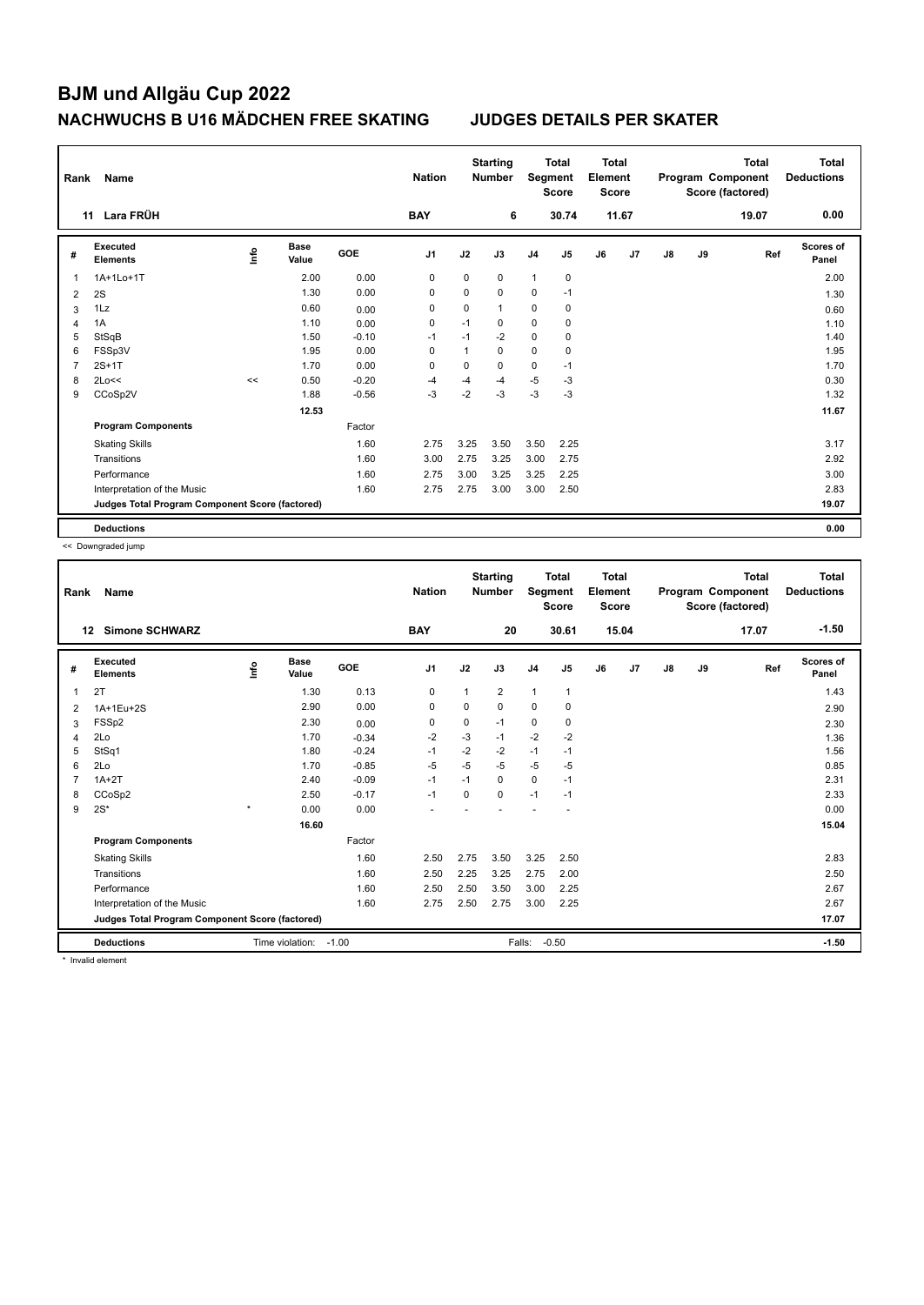| Rank           | Name                                            |                     |                      |            | <b>Nation</b>  |      | <b>Starting</b><br><b>Number</b> |                | <b>Total</b><br>Segment<br><b>Score</b> | <b>Total</b><br>Element<br><b>Score</b> |       |               |    | <b>Total</b><br>Program Component<br>Score (factored) | Total<br><b>Deductions</b> |
|----------------|-------------------------------------------------|---------------------|----------------------|------------|----------------|------|----------------------------------|----------------|-----------------------------------------|-----------------------------------------|-------|---------------|----|-------------------------------------------------------|----------------------------|
|                | <b>Anna FRANK</b><br>13                         |                     |                      |            | <b>BAY</b>     |      | 18                               |                | 30.07                                   |                                         | 14.07 |               |    | 16.00                                                 | 0.00                       |
| #              | Executed<br><b>Elements</b>                     | ١nfo                | <b>Base</b><br>Value | <b>GOE</b> | J <sub>1</sub> | J2   | J3                               | J <sub>4</sub> | J5                                      | J6                                      | J7    | $\mathsf{J}8$ | J9 | Ref                                                   | Scores of<br>Panel         |
|                | 2Lzeg                                           | q                   | 1.68                 | $-0.56$    | $-3$           | $-3$ | -3                               | $-4$           | $-5$                                    |                                         |       |               |    |                                                       | 1.12                       |
| $\overline{2}$ | 1Lo                                             |                     | 0.50                 | $-0.17$    | $-2$           | $-3$ | $-3$                             | $-5$           | -4                                      |                                         |       |               |    |                                                       | 0.33                       |
| 3              | 2Tq                                             | q                   | 1.30                 | $-0.26$    | $-2$           | $-2$ | $-2$                             | $-2$           | $-2$                                    |                                         |       |               |    |                                                       | 1.04                       |
| 4              | StSqB                                           |                     | 1.50                 | $-0.15$    | $-1$           | $-1$ | $-1$                             | $-1$           | $-2$                                    |                                         |       |               |    |                                                       | 1.35                       |
| 5              | 2F+1Eu+2S<                                      | $\hat{\phantom{a}}$ | 3.34                 | $-0.42$    | $-2$           | $-3$ | $-2$                             | $-2$           | -3                                      |                                         |       |               |    |                                                       | 2.92                       |
| 6              | CCoSp2                                          |                     | 2.50                 | 0.00       | 0              | 1    | 0                                | $\mathbf 0$    | $-1$                                    |                                         |       |               |    |                                                       | 2.50                       |
| 7              | $2F+2Lo<$                                       | $\prec$             | 3.16                 | $-0.60$    | $-4$           | $-3$ | $-3$                             | $-4$           | $-3$                                    |                                         |       |               |    |                                                       | 2.56                       |
| 8              | 1A                                              |                     | 1.10                 | 0.00       | $\Omega$       | 0    | $\Omega$                         | 0              | 0                                       |                                         |       |               |    |                                                       | 1.10                       |
| 9              | FSSpBV                                          |                     | 1.28                 | $-0.13$    | $-1$           | 0    | $-2$                             | $-2$           | $\pmb{0}$                               |                                         |       |               |    |                                                       | 1.15                       |
|                |                                                 |                     | 16.36                |            |                |      |                                  |                |                                         |                                         |       |               |    |                                                       | 14.07                      |
|                | <b>Program Components</b>                       |                     |                      | Factor     |                |      |                                  |                |                                         |                                         |       |               |    |                                                       |                            |
|                | <b>Skating Skills</b>                           |                     |                      | 1.60       | 2.25           | 2.75 | 3.25                             | 3.00           | 2.25                                    |                                         |       |               |    |                                                       | 2.67                       |
|                | Transitions                                     |                     |                      | 1.60       | 2.50           | 2.00 | 3.00                             | 2.50           | 2.00                                    |                                         |       |               |    |                                                       | 2.33                       |
|                | Performance                                     |                     |                      | 1.60       | 2.00           | 2.50 | 2.75                             | 2.75           | 2.25                                    |                                         |       |               |    |                                                       | 2.50                       |
|                | Interpretation of the Music                     |                     |                      | 1.60       | 2.25           | 2.50 | 2.50                             | 2.50           | 2.50                                    |                                         |       |               |    |                                                       | 2.50                       |
|                | Judges Total Program Component Score (factored) |                     |                      |            |                |      |                                  |                |                                         |                                         |       |               |    |                                                       | 16.00                      |
|                | <b>Deductions</b>                               |                     |                      |            |                |      |                                  |                |                                         |                                         |       |               |    |                                                       | 0.00                       |

< Under-rotated jump e Wrong edge q Jump landed on the quarter

| Rank | <b>Name</b>                                     |       |                      |         | <b>Nation</b> |             | <b>Starting</b><br><b>Number</b> | Segment        | <b>Total</b><br><b>Score</b> | Total<br>Element<br><b>Score</b> |       |               |    | <b>Total</b><br>Program Component<br>Score (factored) | <b>Total</b><br><b>Deductions</b> |
|------|-------------------------------------------------|-------|----------------------|---------|---------------|-------------|----------------------------------|----------------|------------------------------|----------------------------------|-------|---------------|----|-------------------------------------------------------|-----------------------------------|
|      | 14<br><b>Katharina SCHAFFER</b>                 |       |                      |         | <b>BAY</b>    |             | 11                               |                | 29.10                        |                                  | 12.03 |               |    | 17.07                                                 | 0.00                              |
| #    | Executed<br><b>Elements</b>                     | Linfo | <b>Base</b><br>Value | GOE     | J1            | J2          | J3                               | J <sub>4</sub> | J5                           | J6                               | J7    | $\mathsf{J}8$ | J9 | Ref                                                   | <b>Scores of</b><br>Panel         |
| 1    | 2S                                              |       | 1.30                 | 0.00    | 0             | 0           | 0                                | $\mathbf 0$    | $\mathbf 0$                  |                                  |       |               |    |                                                       | 1.30                              |
| 2    | 1A+1Eu+2S                                       |       | 2.90                 | $-0.09$ | 0             | $-1$        | $-1$                             | 0              | $-1$                         |                                  |       |               |    |                                                       | 2.81                              |
| 3    | 2T                                              |       | 1.30                 | 0.00    | 0             | $\Omega$    | 0                                | 0              | 0                            |                                  |       |               |    |                                                       | 1.30                              |
| 4    | $1F+1Lo$                                        |       | 1.00                 | 0.00    | 0             | $\Omega$    | $\mathbf{1}$                     | 0              | 0                            |                                  |       |               |    |                                                       | 1.00                              |
| 5    | CCoSp1V                                         |       | 1.50                 | 0.00    | $\mathbf{1}$  | $\mathbf 0$ | 0                                | $\mathbf 0$    | $\mathbf 0$                  |                                  |       |               |    |                                                       | 1.50                              |
| 6    | StSqB                                           |       | 1.50                 | $-0.30$ | -2            | $-2$        | $-3$                             | $-2$           | $-1$                         |                                  |       |               |    |                                                       | 1.20                              |
| 7    | 2T                                              |       | 1.30                 | $-0.48$ | $-3$          | $-3$        | $-4$                             | $-4$           | $-4$                         |                                  |       |               |    |                                                       | 0.82                              |
| 8    | 1A                                              |       | 1.10                 | 0.00    | $\Omega$      | $\Omega$    | $\Omega$                         | $-1$           | 0                            |                                  |       |               |    |                                                       | 1.10                              |
| 9    | FCSpBV                                          |       | 1.20                 | $-0.20$ | $-1$          | $-2$        | $-2$                             | $-1$           | $-3$                         |                                  |       |               |    |                                                       | 1.00                              |
|      |                                                 |       | 13.10                |         |               |             |                                  |                |                              |                                  |       |               |    |                                                       | 12.03                             |
|      | <b>Program Components</b>                       |       |                      | Factor  |               |             |                                  |                |                              |                                  |       |               |    |                                                       |                                   |
|      | <b>Skating Skills</b>                           |       |                      | 1.60    | 2.50          | 3.00        | 2.75                             | 3.00           | 2.25                         |                                  |       |               |    |                                                       | 2.75                              |
|      | Transitions                                     |       |                      | 1.60    | 2.50          | 2.75        | 3.00                             | 2.75           | 2.25                         |                                  |       |               |    |                                                       | 2.67                              |
|      | Performance                                     |       |                      | 1.60    | 2.50          | 2.75        | 3.00                             | 2.75           | 2.50                         |                                  |       |               |    |                                                       | 2.67                              |
|      | Interpretation of the Music                     |       |                      | 1.60    | 2.50          | 2.50        | 3.00                             | 2.75           | 2.50                         |                                  |       |               |    |                                                       | 2.58                              |
|      | Judges Total Program Component Score (factored) |       |                      |         |               |             |                                  |                |                              |                                  |       |               |    |                                                       | 17.07                             |
|      | <b>Deductions</b>                               |       |                      |         |               |             |                                  |                |                              |                                  |       |               |    |                                                       | 0.00                              |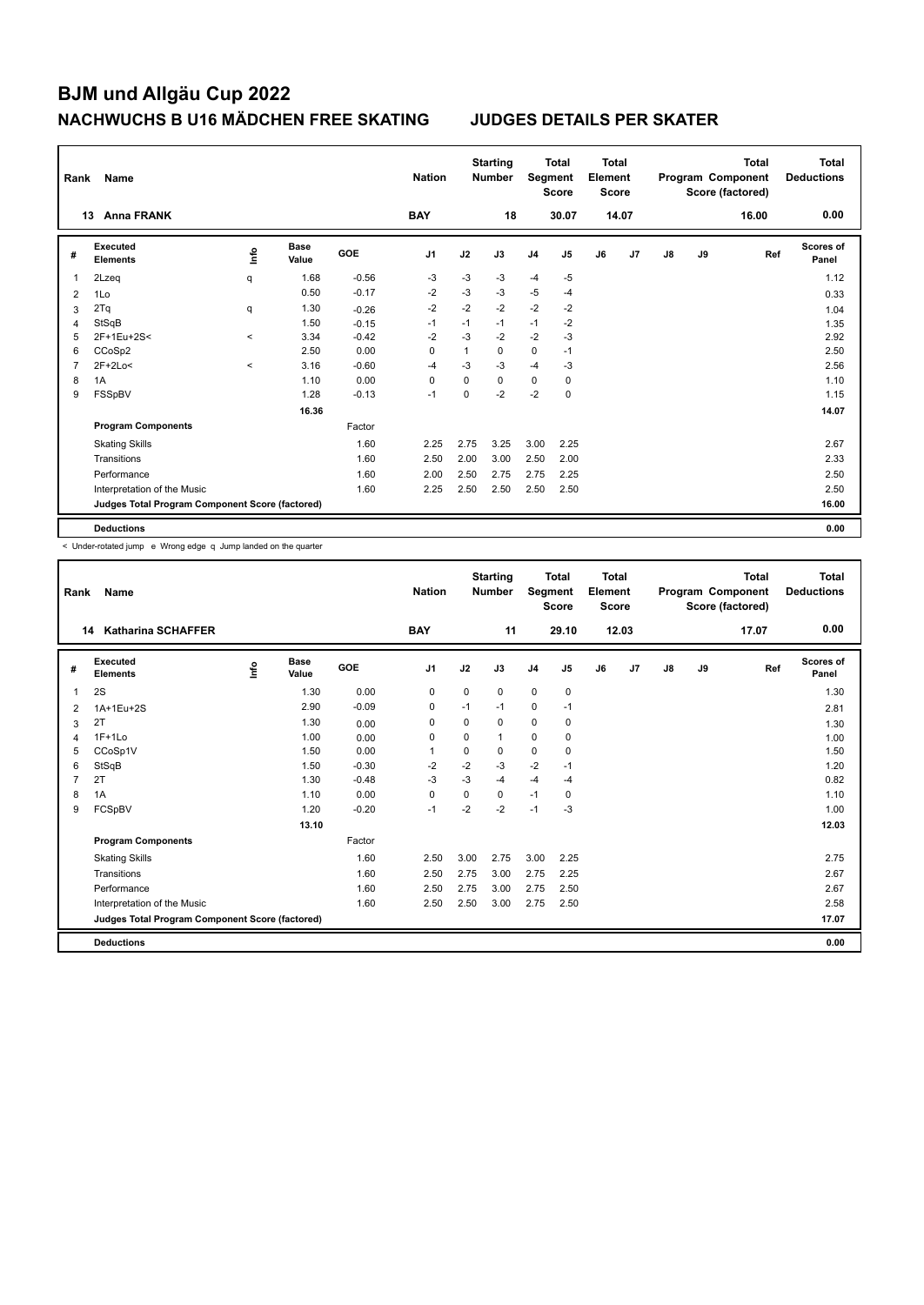| Rank           | Name                                            |                          |                      |            | <b>Nation</b>  |          | <b>Starting</b><br><b>Number</b> | Segment        | Total<br><b>Score</b> | <b>Total</b><br>Element<br><b>Score</b> |                |    |    | <b>Total</b><br>Program Component<br>Score (factored) | Total<br><b>Deductions</b> |
|----------------|-------------------------------------------------|--------------------------|----------------------|------------|----------------|----------|----------------------------------|----------------|-----------------------|-----------------------------------------|----------------|----|----|-------------------------------------------------------|----------------------------|
|                | <b>Livia BERLACHER</b><br>15                    |                          |                      |            | <b>BAY</b>     |          | 8                                |                | 27.79                 |                                         | 10.16          |    |    | 18.13                                                 | $-0.50$                    |
| #              | Executed<br><b>Elements</b>                     | ۴                        | <b>Base</b><br>Value | <b>GOE</b> | J <sub>1</sub> | J2       | J3                               | J <sub>4</sub> | J <sub>5</sub>        | J6                                      | J <sub>7</sub> | J8 | J9 | Ref                                                   | Scores of<br>Panel         |
|                | 2S                                              |                          | 1.30                 | $-0.65$    | $-5$           | $-5$     | $-5$                             | $-5$           | $-5$                  |                                         |                |    |    |                                                       | 0.65                       |
| $\overline{2}$ | FCSp1                                           |                          | 1.90                 | $-0.25$    | $-1$           | $-1$     | $-1$                             | $-2$           | $-2$                  |                                         |                |    |    |                                                       | 1.65                       |
| 3              | 2Lo<                                            | $\,<\,$                  | 1.36                 | $-0.36$    | $-3$           | $-3$     | $-1$                             | $-2$           | $-3$                  |                                         |                |    |    |                                                       | 1.00                       |
| 4              | 2Lo<                                            | $\overline{\phantom{a}}$ | 1.36                 | $-0.32$    | $-2$           | -3       | -2                               | $-2$           | $-3$                  |                                         |                |    |    |                                                       | 1.04                       |
| 5              | 1A+1Eu<<+1S                                     | <<                       | 1.50                 | $-0.37$    | $-3$           | $-4$     | $-3$                             | $-3$           | $-4$                  |                                         |                |    |    |                                                       | 1.13                       |
| 6              | 1A                                              |                          | 1.10                 | $-0.11$    | $-1$           | $-2$     | $\mathbf 0$                      | $-1$           | $-1$                  |                                         |                |    |    |                                                       | 0.99                       |
| 7              | CCoSp2                                          |                          | 2.50                 | $-0.50$    | $-1$           | $-2$     | $-2$                             | $-2$           | $-2$                  |                                         |                |    |    |                                                       | 2.00                       |
| 8              | StSqB                                           |                          | 1.50                 | $-0.30$    | 0              | $-2$     | $-3$                             | $-2$           | $-2$                  |                                         |                |    |    |                                                       | 1.20                       |
| 9              | 1F                                              |                          | 0.50                 | 0.00       | 0              | $\Omega$ | $\Omega$                         | $\mathbf 0$    | $\mathbf 0$           |                                         |                |    |    |                                                       | 0.50                       |
|                |                                                 |                          | 13.02                |            |                |          |                                  |                |                       |                                         |                |    |    |                                                       | 10.16                      |
|                | <b>Program Components</b>                       |                          |                      | Factor     |                |          |                                  |                |                       |                                         |                |    |    |                                                       |                            |
|                | <b>Skating Skills</b>                           |                          |                      | 1.60       | 3.00           | 3.00     | 3.25                             | 3.25           | 2.25                  |                                         |                |    |    |                                                       | 3.08                       |
|                | Transitions                                     |                          |                      | 1.60       | 2.75           | 2.75     | 2.50                             | 3.00           | 1.50                  |                                         |                |    |    |                                                       | 2.67                       |
|                | Performance                                     |                          |                      | 1.60       | 3.00           | 2.50     | 3.00                             | 3.00           | 2.00                  |                                         |                |    |    |                                                       | 2.83                       |
|                | Interpretation of the Music                     |                          |                      | 1.60       | 3.00           | 2.50     | 2.75                             | 3.25           | 2.25                  |                                         |                |    |    |                                                       | 2.75                       |
|                | Judges Total Program Component Score (factored) |                          |                      |            |                |          |                                  |                |                       |                                         |                |    |    |                                                       | 18.13                      |
|                | <b>Deductions</b>                               |                          | Falls:               | $-0.50$    |                |          |                                  |                |                       |                                         |                |    |    |                                                       | $-0.50$                    |

< Under-rotated jump << Downgraded jump

| Rank | <b>Name</b>                                     |      |                      |         | <b>Nation</b>  |          | <b>Starting</b><br><b>Number</b> | Segment        | <b>Total</b><br><b>Score</b> | <b>Total</b><br>Element<br><b>Score</b> |      |               |    | <b>Total</b><br>Program Component<br>Score (factored) | <b>Total</b><br><b>Deductions</b> |
|------|-------------------------------------------------|------|----------------------|---------|----------------|----------|----------------------------------|----------------|------------------------------|-----------------------------------------|------|---------------|----|-------------------------------------------------------|-----------------------------------|
|      | <b>Noelle WILLRICH</b><br>16                    |      |                      |         | <b>BAY</b>     |          | 1                                |                | 24.53                        |                                         | 8.37 |               |    | 16.66                                                 | $-0.50$                           |
| #    | Executed<br><b>Elements</b>                     | lnfo | <b>Base</b><br>Value | GOE     | J <sub>1</sub> | J2       | J3                               | J <sub>4</sub> | J5                           | J6                                      | J7   | $\mathsf{J}8$ | J9 | Ref                                                   | <b>Scores of</b><br>Panel         |
| 1    | 1A                                              |      | 1.10                 | 0.07    | $\mathbf{1}$   | 0        | $\mathbf{1}$                     | $\mathbf{1}$   | 0                            |                                         |      |               |    |                                                       | 1.17                              |
| 2    | 1F+1Eu+2S                                       |      | 2.30                 | $-0.17$ | $-2$           | $-2$     | $-1$                             | $-1$           | $-1$                         |                                         |      |               |    |                                                       | 2.13                              |
| 3    | FCSp                                            |      | 0.00                 | 0.00    | ٠              |          |                                  | ÷              | ٠                            |                                         |      |               |    |                                                       | 0.00                              |
| 4    | $2S+1T$                                         |      | 1.70                 | 0.00    | 0              | $-1$     | $\Omega$                         | 0              | 0                            |                                         |      |               |    |                                                       | 1.70                              |
| 5    | Lo                                              |      | 0.00                 | 0.00    |                |          |                                  |                |                              |                                         |      |               |    |                                                       | 0.00                              |
| 6    | 1F                                              |      | 0.50                 | 0.00    | $\mathbf 0$    | $\Omega$ | $\Omega$                         | $\mathbf 0$    | 0                            |                                         |      |               |    |                                                       | 0.50                              |
| 7    | CCoSpBV                                         |      | 1.28                 | $-0.26$ | $-1$           | $-2$     | $-2$                             | $-2$           | $-2$                         |                                         |      |               |    |                                                       | 1.02                              |
| 8    | StSqB                                           |      | 1.50                 | $-0.15$ | $-1$           | $-1$     | $-3$                             | $-1$           | $-1$                         |                                         |      |               |    |                                                       | 1.35                              |
| 9    | 1Lo                                             |      | 0.50                 | 0.00    | $\mathbf 0$    | 0        | 1                                | $\mathbf 0$    | $-1$                         |                                         |      |               |    |                                                       | 0.50                              |
|      |                                                 |      | 8.88                 |         |                |          |                                  |                |                              |                                         |      |               |    |                                                       | 8.37                              |
|      | <b>Program Components</b>                       |      |                      | Factor  |                |          |                                  |                |                              |                                         |      |               |    |                                                       |                                   |
|      | <b>Skating Skills</b>                           |      |                      | 1.60    | 2.50           | 3.00     | 3.25                             | 3.00           | 2.25                         |                                         |      |               |    |                                                       | 2.83                              |
|      | Transitions                                     |      |                      | 1.60    | 2.25           | 2.50     | 2.75                             | 2.50           | 2.25                         |                                         |      |               |    |                                                       | 2.42                              |
|      | Performance                                     |      |                      | 1.60    | 2.25           | 2.75     | 2.75                             | 2.75           | 1.75                         |                                         |      |               |    |                                                       | 2.58                              |
|      | Interpretation of the Music                     |      |                      | 1.60    | 2.50           | 2.75     | 2.50                             | 2.75           | 2.00                         |                                         |      |               |    |                                                       | 2.58                              |
|      | Judges Total Program Component Score (factored) |      |                      |         |                |          |                                  |                |                              |                                         |      |               |    |                                                       | 16.66                             |
|      | <b>Deductions</b>                               |      | Falls:               | $-0.50$ |                |          |                                  |                |                              |                                         |      |               |    |                                                       | $-0.50$                           |